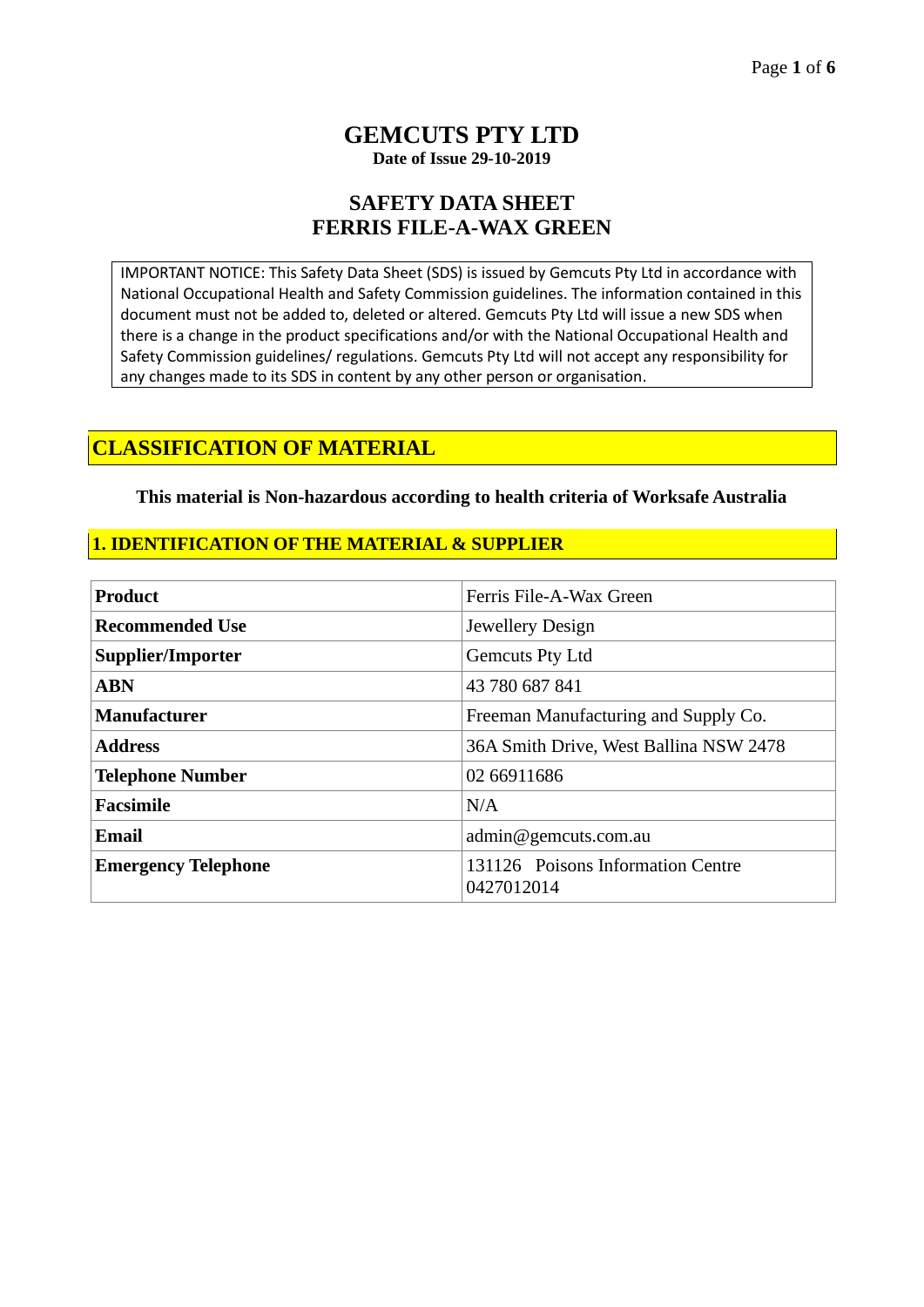# **SAFETY DATA SHEET**

### 2. HAZARDS IDENTIFICATION

### **2.1 Hazards Classification**: Non-Hazardous, Non-Dangerous Goods

| <b>NFPA HAZARD RATING</b> $\left  \text{Fire:}(1, \text{slight}) \right $ |  | [Health:(0, minimal)] | Reactivity: (0, minimal) |
|---------------------------------------------------------------------------|--|-----------------------|--------------------------|
|---------------------------------------------------------------------------|--|-----------------------|--------------------------|

**2.2 Hazard Category: H335;** May cause respiratory irritation. **2.3 Risk Phrase(s):**  N/A **2.4 Safety Phrase(s):** N/A **2.5 Precautionary Phrase(s):** 

**P280;** Wear protective clothing where needed

**Emergency Overview:** Heating produces mild fumes.

### **3. COMPOSITION/INFORMATION ON INGREDIENTS**

- **3.1 Product Description:** Solid wax as a block
- **3.2 Contents**

| <b>Chemical Name</b>     | <b>CAS Number</b> | <b>Proportion</b> % |
|--------------------------|-------------------|---------------------|
| Non-Hazardous Ingredient |                   | 100\%               |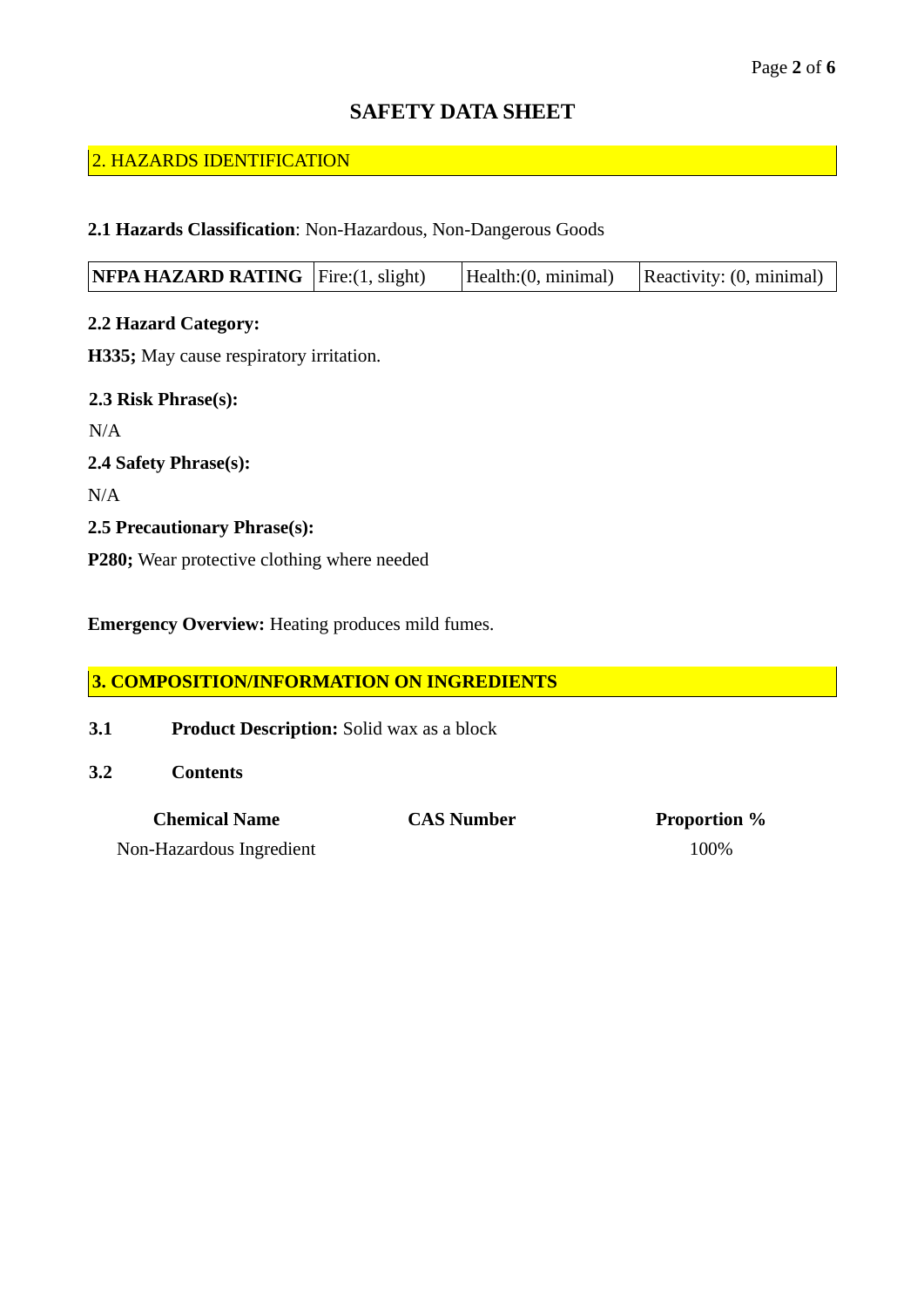### **4. FIRST AID MEASURES**

#### **For advice, contact a Poisons Information Centre,**

### **Phone (Australia) 131 126**

**Inhalation:** Remove to fresh air – avoid becoming a casualty. If patient is in respiratory distress or having difficulty breathing, seek medical attention immediately. Arrange for patient to be seen by a doctor.

**Skin Contact:** Immediately wash skin with soap and plenty of water. If swelling, redness or blistering occurs, seek medical attention. If product molten hot, cool skin with water and ice packs. Do not put ice directly on the skin. Do not attempt to remove solidified wax from the skin as severe tissue damage may result.

**Eye Contact:** Immediately flush with clean water for at least 15 minutes. If irritation continues seek medical advice. Removal of contact lenses should only be undertaken by skilled personnel. If product is molten hot, cool burns with plenty of low pressure water.

**Ingestion:** Immediately give a glass of water. Do not induce vomiting. First aid is generally not required. Never give anything to an unconscious person. If in doubt contact a Poisons Information Centre or doctor.

#### **Seek immediate medical assistance**

**Notes to Doctor:** Treat symptomatically. For hot or molten product, material should not be forcibly pulled from the skin, mineral oil may be used to loosen or soften hardened material.

### **5. FIRE FIGHTING MEASURES**

**5.1** Explosion Hazard: None

**5.2** Fire Fighting Advice: Non combustible. Fire fighters should use self-contained breathing apparatus. Avoid runoff into waterways.

**5.3** Suitable Extinguishing Media: Carbon dioxide, foam, water. There are no restrictions on the type of extinguisher which may be used. Ensure media suitable for surrounding area

## **6. ACCIDENTAL RELEASE MEASURES**

**Emergency Action:** Clean up all spills immediately. Avoid breathing vapours and avoid contact with skin and eyes. Control personal contact with the substance by using protective clothing. Contain and absorb the spill with sand, earth, inert material or vermiculite. Mop up and dispose.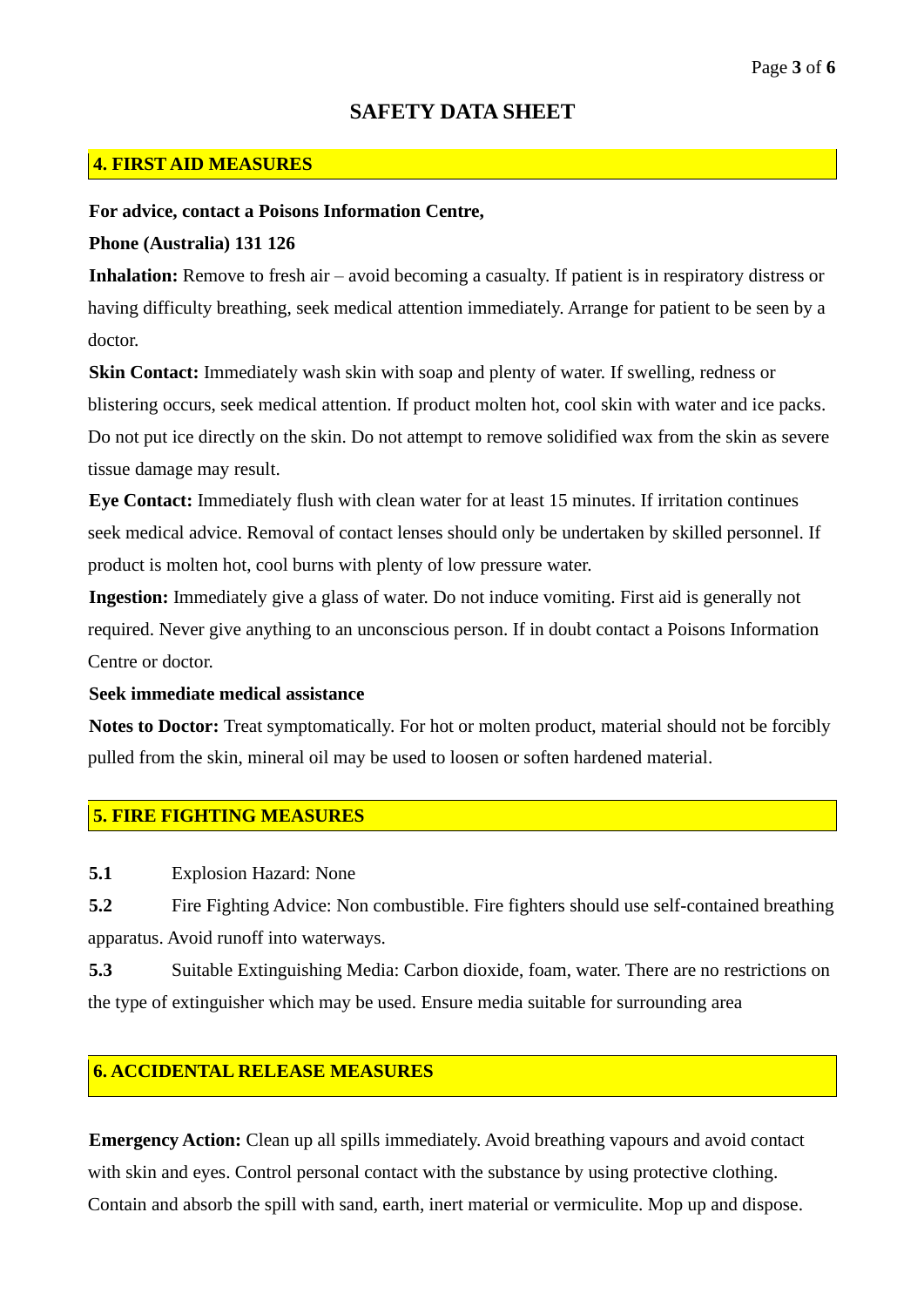#### Page **4** of **6**

# **SAFETY DATA SHEET**

# **7. HANDLING & STORAGE**

**7.1 Handling Advice:** Use good industrial hygiene. Avoid contact with skin and eyes. Wear suitable protective clothing, safety footwear, impervious gloves and chemical splash goggles or full face shield. Do not allow hot material to contact skin. Ensure adequate ventilation. If inhalation risk exists, wear respirator. Wash thoroughly after handling

**7.2 Storage Advice:** Store at ambient temperatures in closed containers. This material can catch fire if overheated. Do not heat this material above the flash point. Keep away from flame and ignition sources.

## **8. EXPOSURE CONTROLS/PERSONAL PROTECTION**

**8.1 Occupational Exposure Limits:** Paraffin Wax STEL: 2 mg/m3 TWA: 2 mg/ m3

**8.2 Engineering Control Measures:** Ensure ventilation is adequate to maintain air concentrations below Exposure Standards. Avoid generating and breathing in dusts. Use with local exhaust ventilation and wear an air purifying respirator if needed.

### **8.3 Personal Protective Equipment:**

OVERALLS, SAFETY SHOES, CHEMICAL GOGGLES, GLOVES, APPROVED DUST MASK.

Wear overalls, chemical googles and impervious gloves. Avoid generating and inhaling fumes, use an air purifying respirator. Always wash hands before smoking, eating, drinking or using the toilet, Wash contaminated clothing and other protective equipment before storage or re-use.

# **9. PHYSICAL & CHEMICAL PROPERTIES**

| <b>Physical State:</b>          | Solid                   |
|---------------------------------|-------------------------|
| Colour:                         | Green                   |
| Odour:                          | Mild                    |
| <b>Size</b>                     | Various                 |
| Weight                          | $>20g$ ea.              |
| Solubility:                     | Insoluble in cold water |
| Density                         | 0.9                     |
| Flash Point $(^{\circ}C)$ :     | $240^{\circ}$ C         |
| Softening Point $({}^{\circ}C)$ | $108^{\circ}$ C         |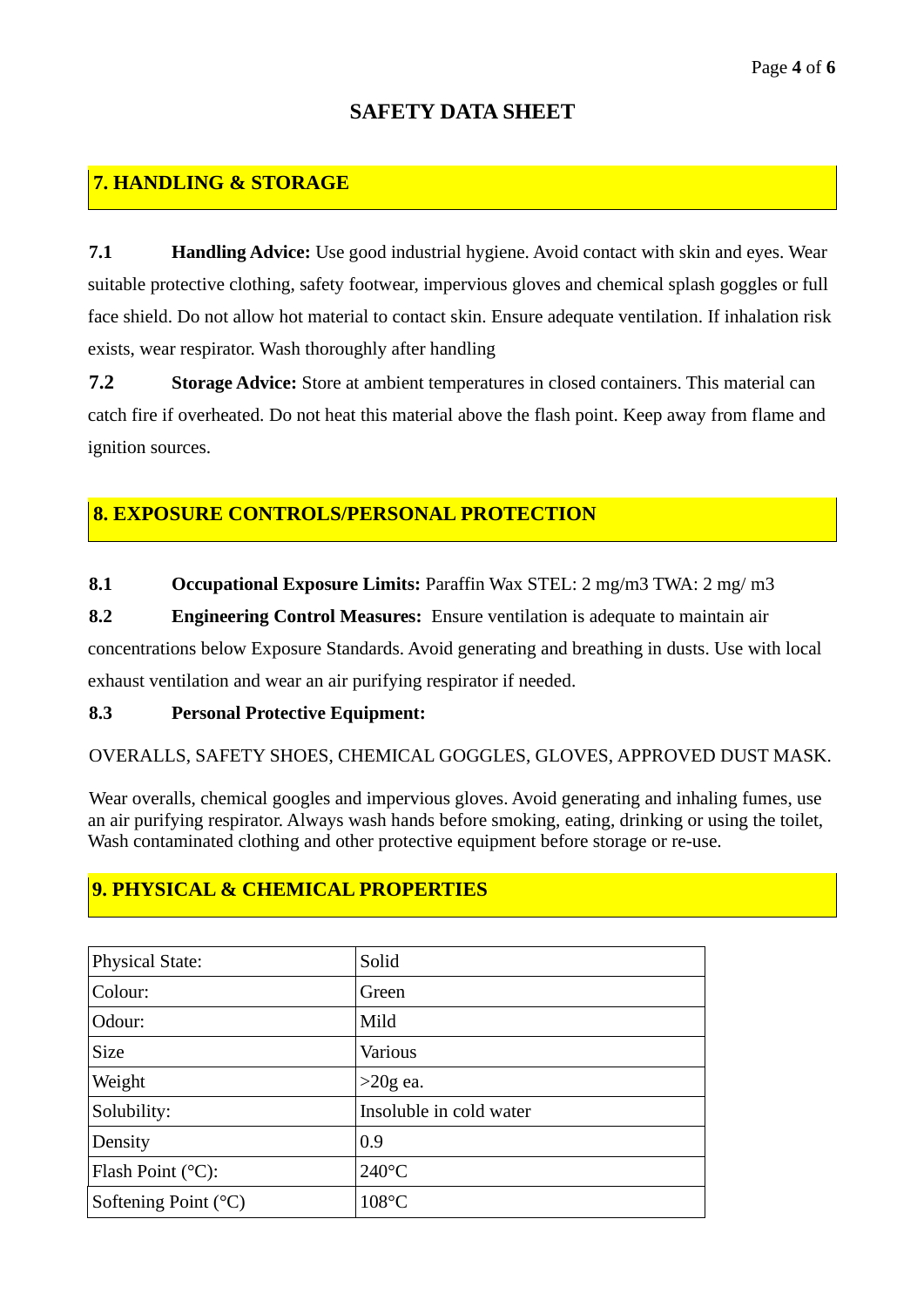# **SAFETY DATA SHEET**

# **10. STABILITY & REACTIVITY**

**Chemical Stability:** Stable under normal circumstances. **Conditions to Avoid:** Heat, open flame or ignition source. **Hazardous Reactions:** Will not occur. **Incompatible Materials:** None known.

# **11. TOXICOLOGY INFORMATION**

No adverse health effects expected if the product is handled in accordance with this Safety Data Sheet. Symptoms or effects that may arise if the product is mishandled and overexposure occurs are:

**Ingestion:** The material has NOT been classified as harmful by ingestion. However, the material may still be damaging to the health of the individual. Gastrointestinal tract discomfort may produce nausea and vomiting. In an occupational setting however, ingestion of insignificant quantities is not thought to be of concern

**Eye Contact:** Not thought to be an irritant

**Skin Contact:** Not thought to be an irritant

**Inhalation:** Not thought to be an irritant, use Personal Protection Equipment if required, Section 8.

**Long Term Effects:** Not known. How ever all efforts to minimise exposure should be taken. Not thought to be a carcinogen.

## **12. ECOLOGICAL INFORMATION**

No Known evidence of adverse effects from available information

## **13 DISPOSAL CONSIDERATIONS**

Not classified as hazardous. Commonwealth, State and Local laws governing disposal of material can differ. Ensure proper disposal compliance with the proper authority before disposal.